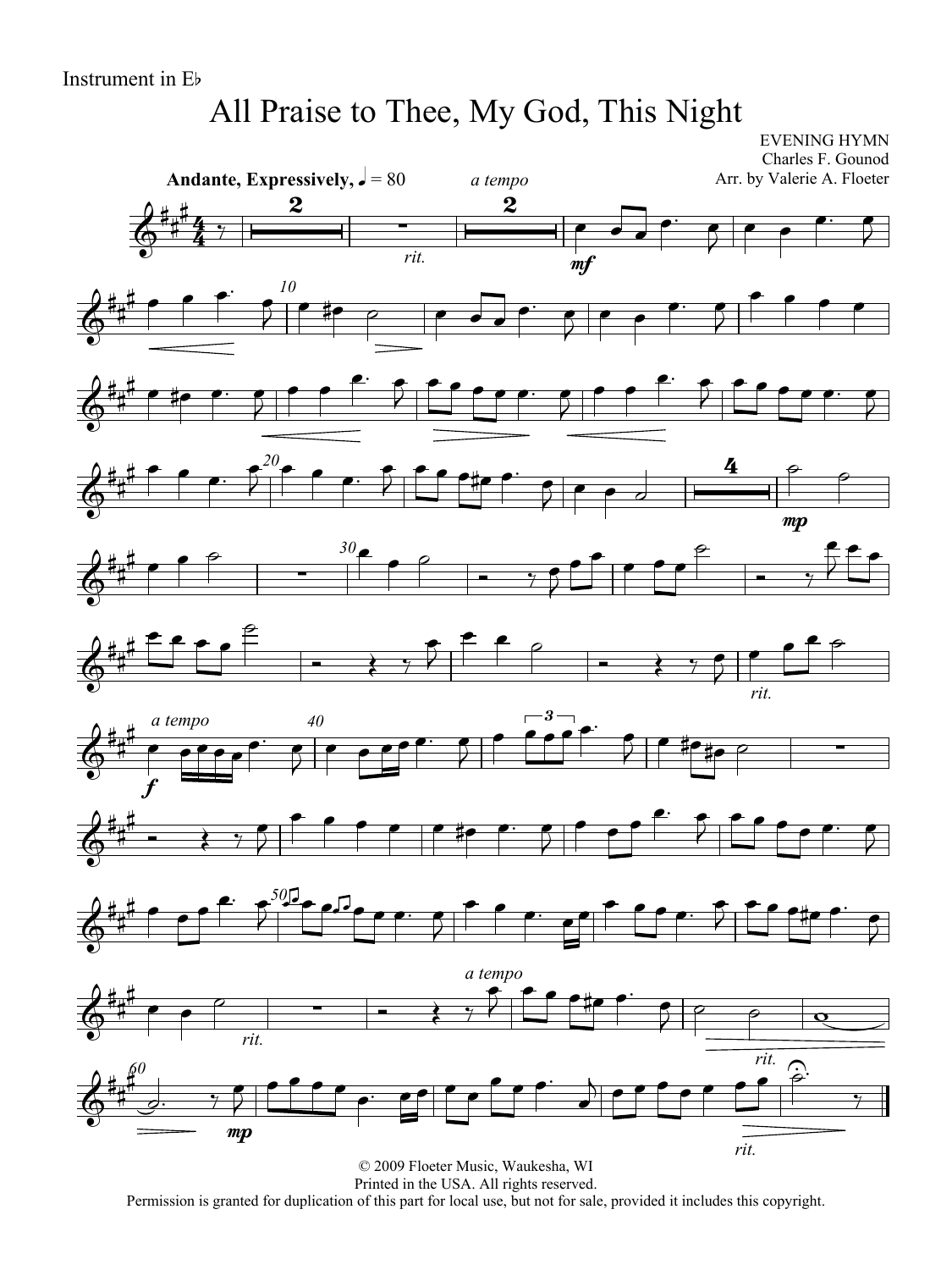Come, You Thankful People, Come



Printed in the USA. All rights reserved.

Permission is granted for duplication of this part for local use, but not for sale, provided it includes this copyright.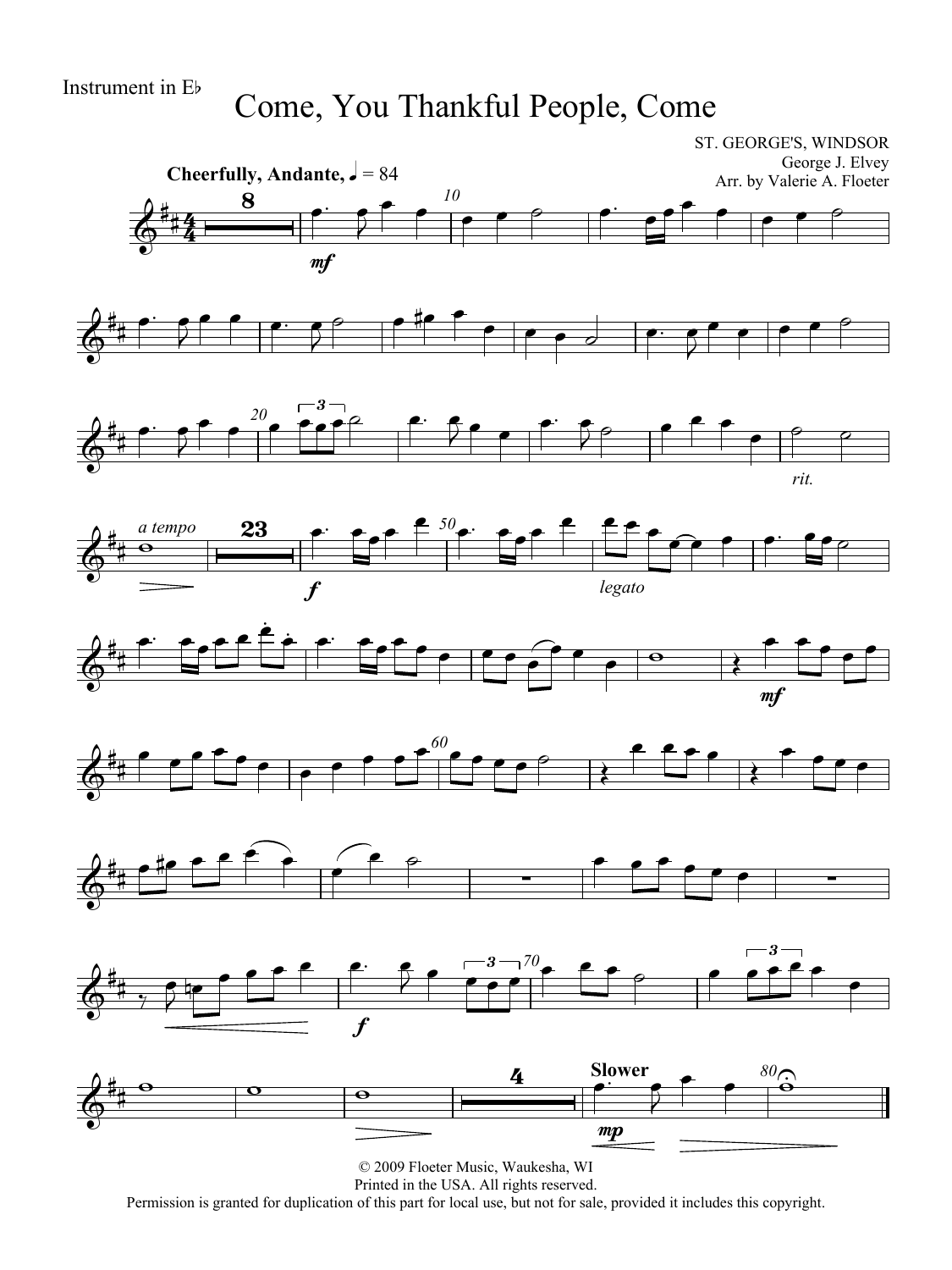# Instrument in Eb How Firm a Foundation

FOUNDATION Traditional American melody Arr. by Valerie A. Floeter















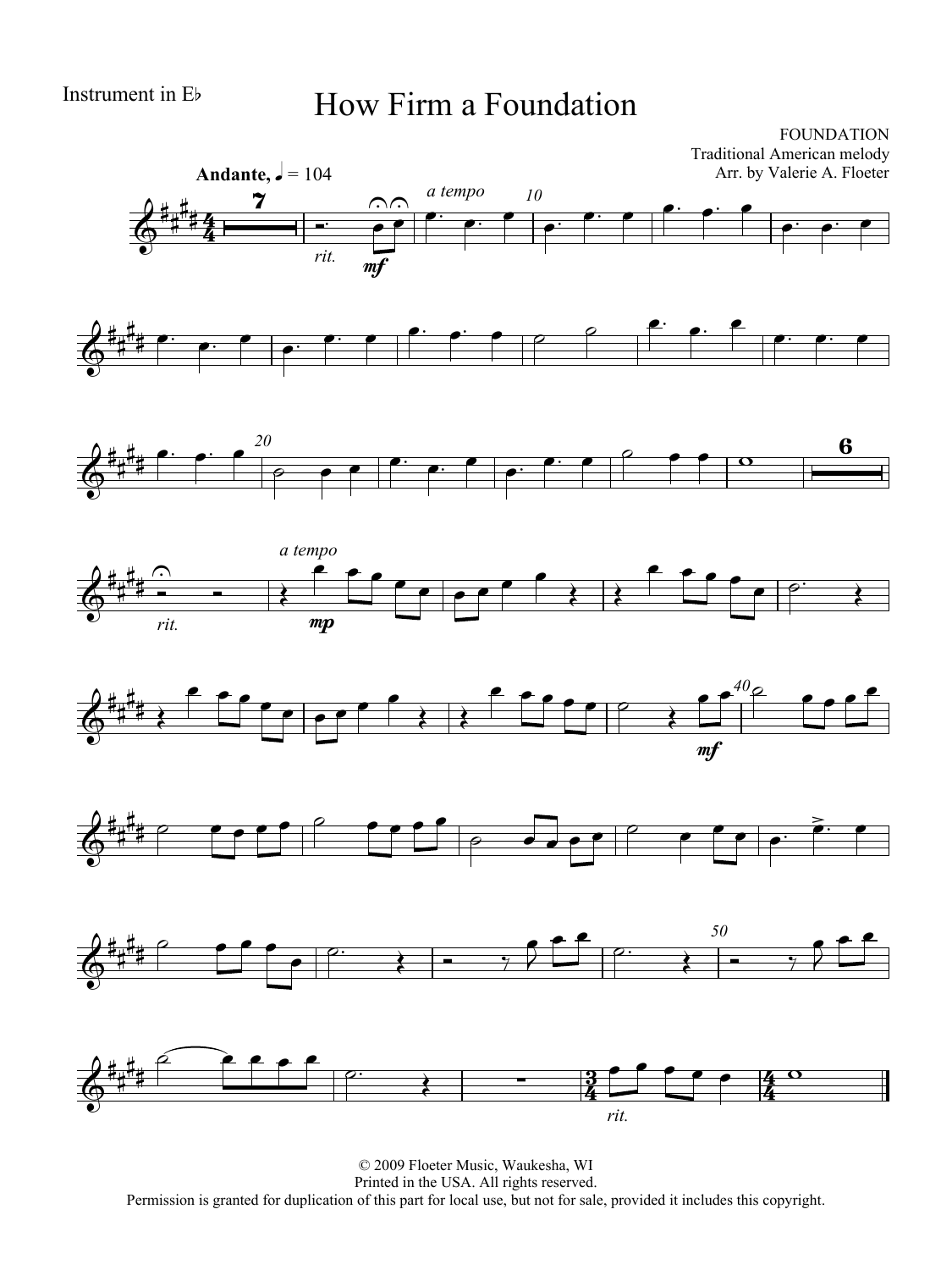# Instrument in Eb Hark! The Herald Angels Sing

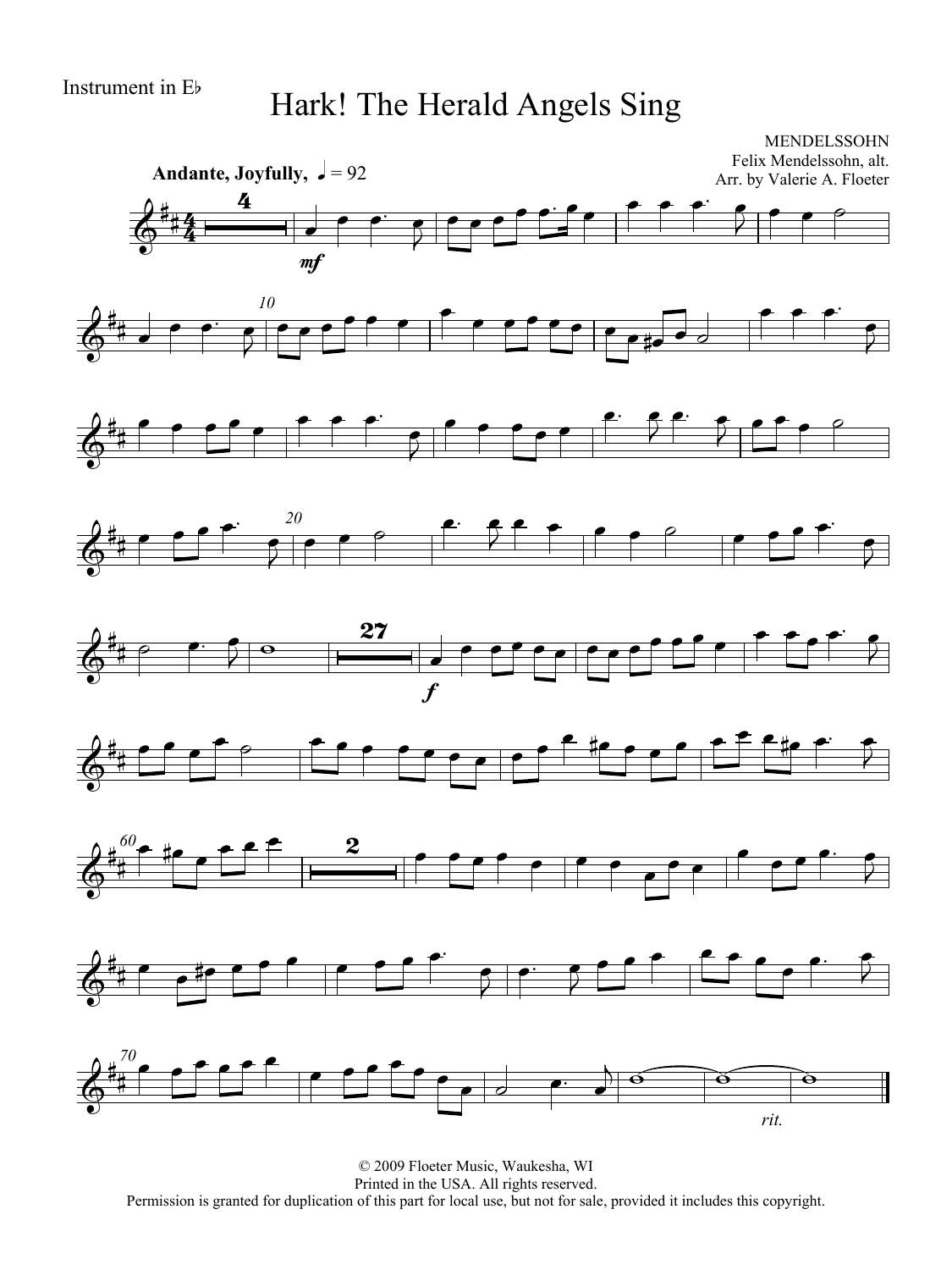### Instrument in Eb Jesus Came, the Heavens Adoring















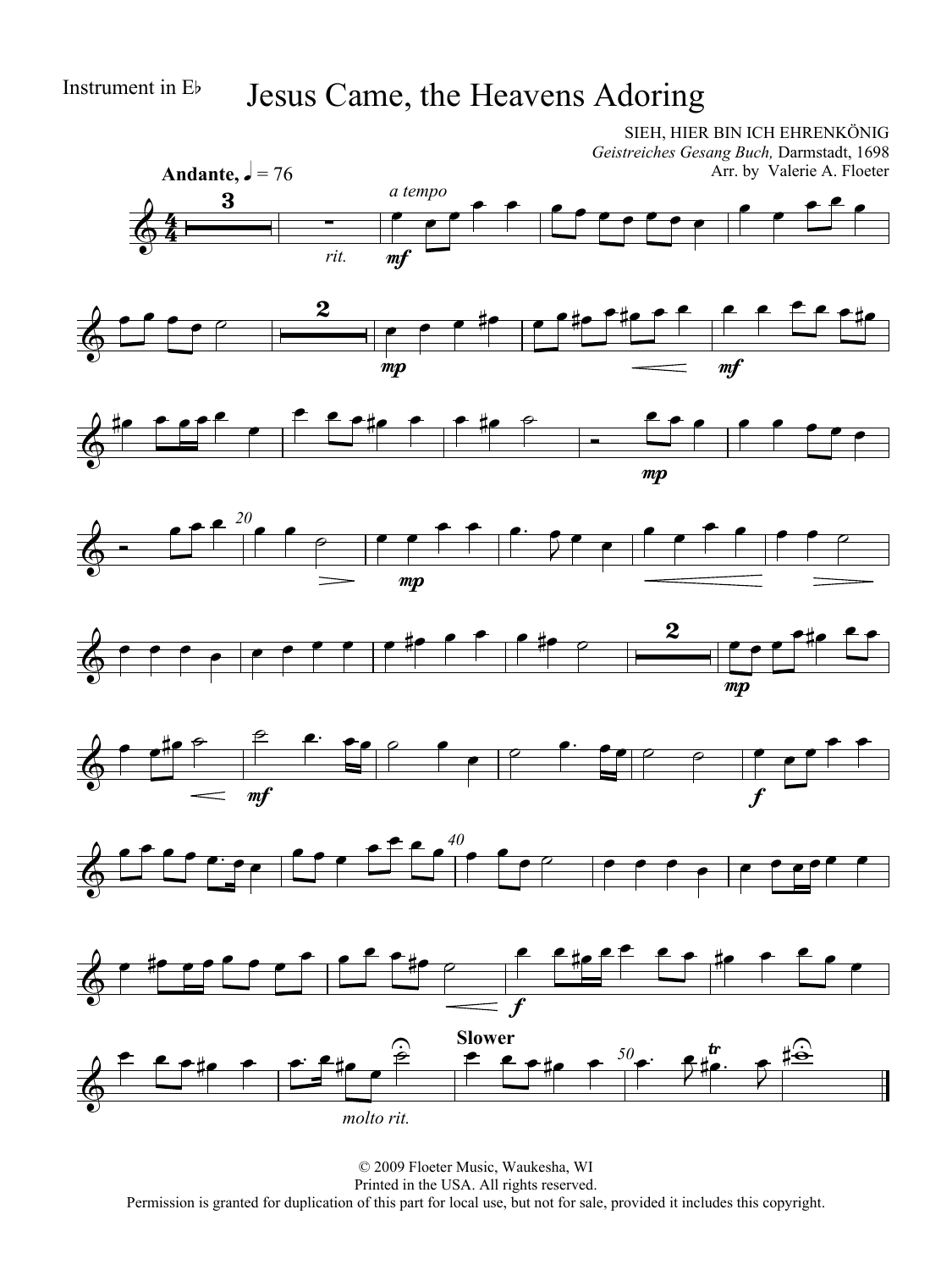My Maker, Be With Me

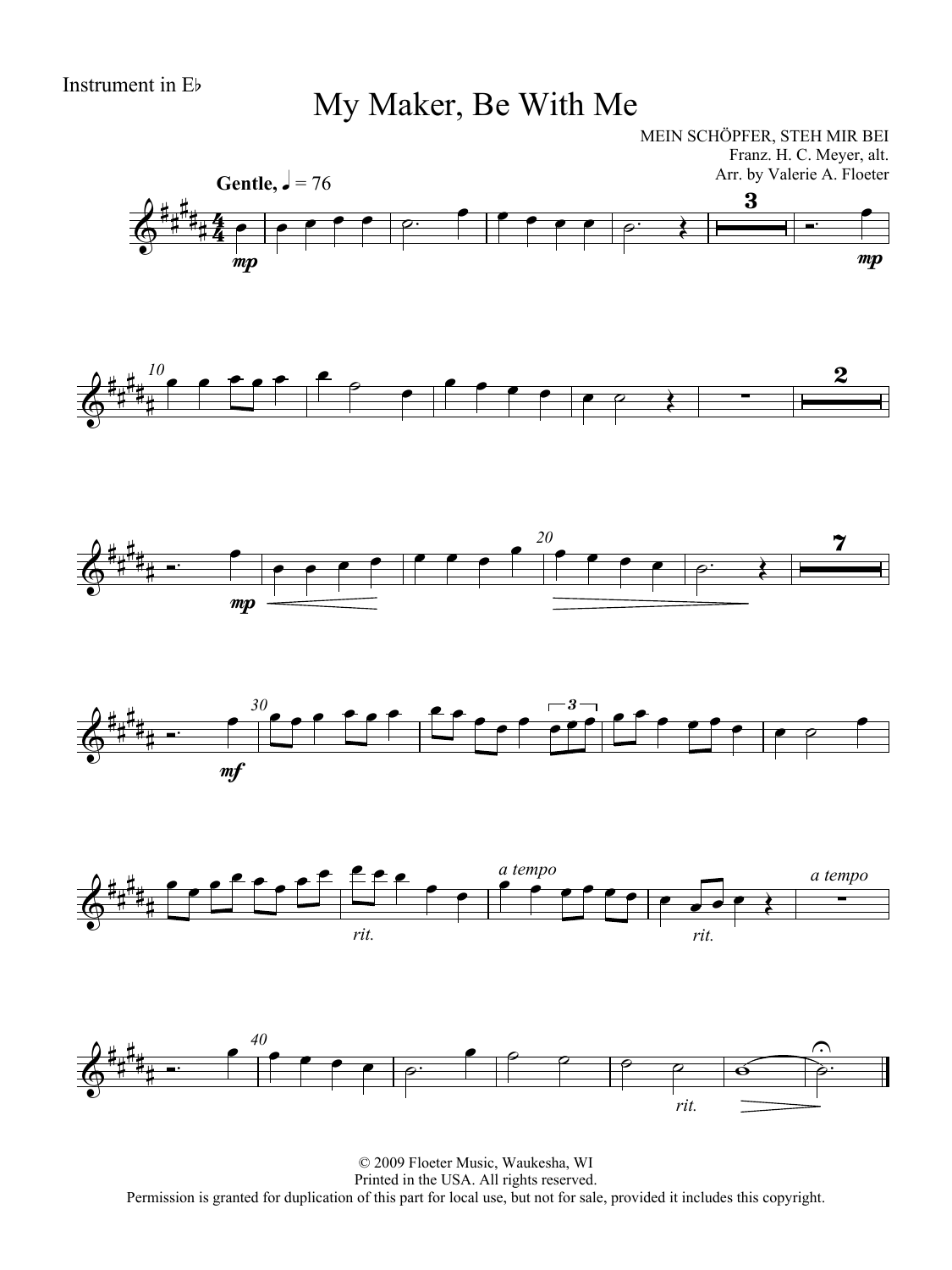### Not All the Blood of Beasts

SOUTHWELL William Daman

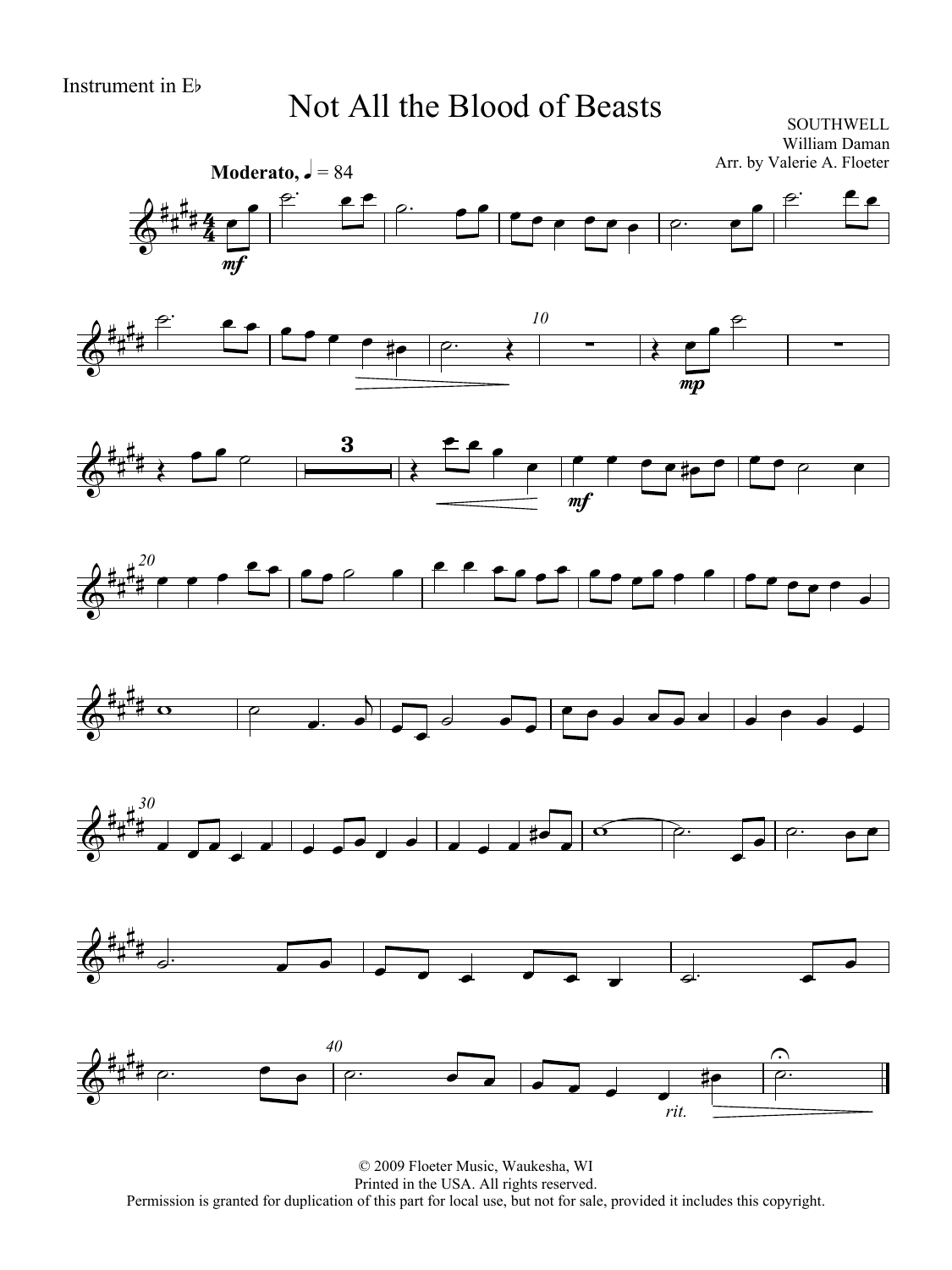## Come, Your Hearts and Voices Raising

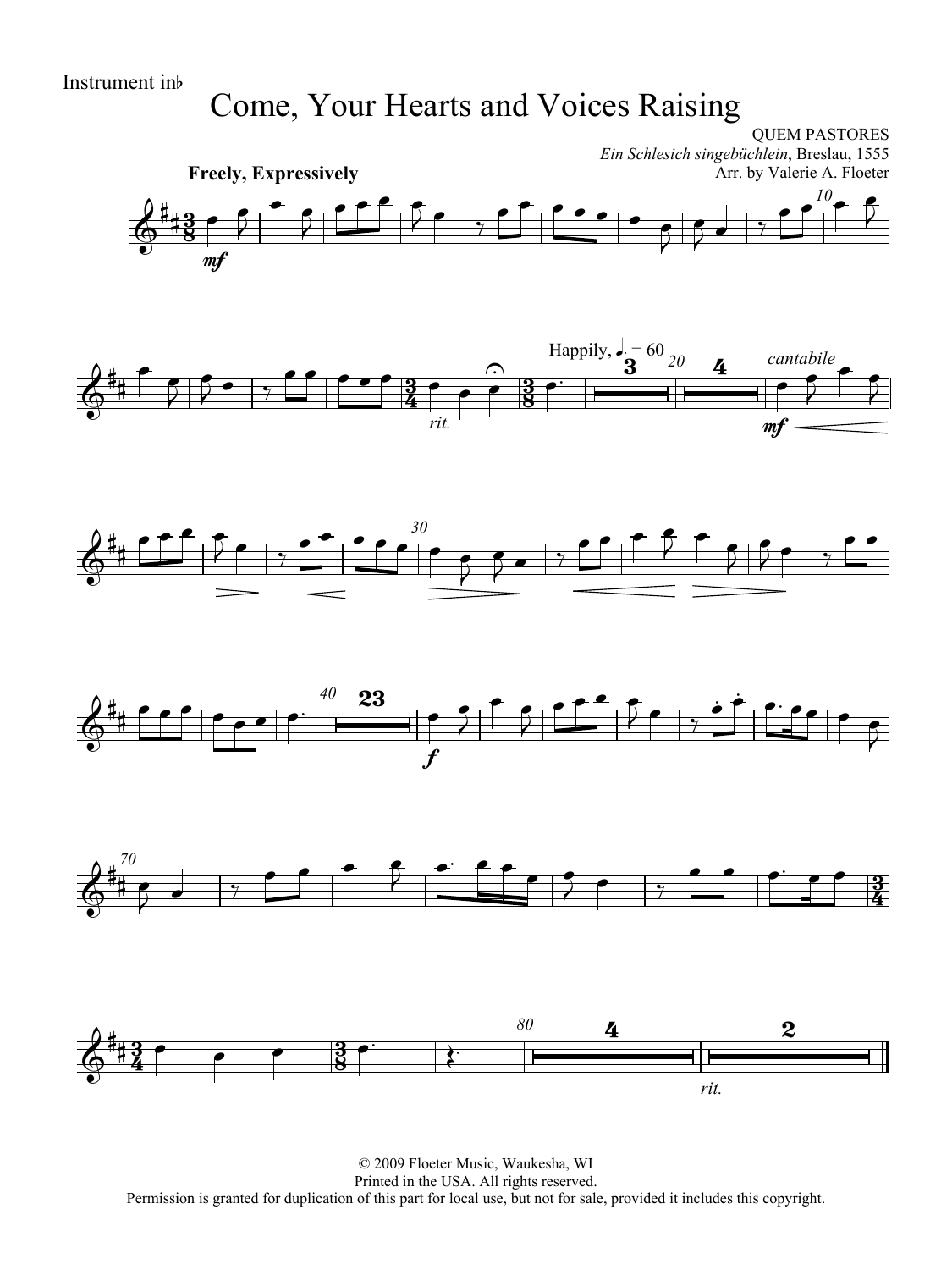### Instrument in Eb The People that in Darkness Sat

LOBT GOTT, IHR CHRISTEN Nikolaus Herman Arr. by Valerie A. Floeter